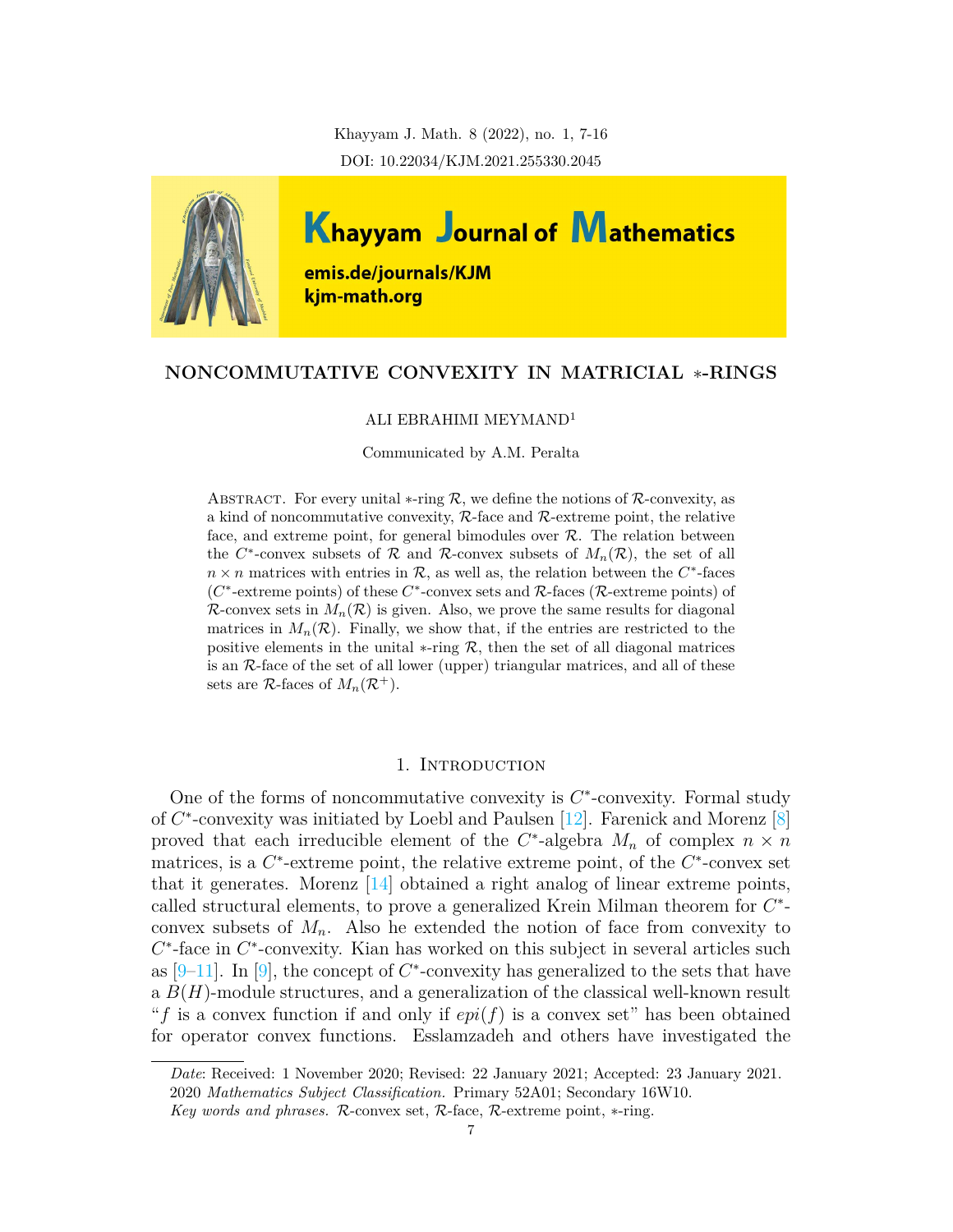#### 8 A. EBRAHIMI MEYMAND

quantization in *∗*-algebras and the structure of quasi-ordered *∗*-vector spaces in several articles such as  $[5-7]$  $[5-7]$  $[5-7]$ . The author and Esslamzadeh  $[4]$  $[4]$  $[4]$  generalized the notions of *C*<sup>\*</sup>-convexity and *C*<sup>\*</sup>-extreme points to ∗-rings. Recently, the author has proved some results on the subject of  $C^*$ -convex maps and  $C^*$ -affine maps on *∗*-rings in [[2](#page-8-8), [3](#page-8-9)], and he has investigated the *C ∗* -extreme points of the graph and epigraph of *C ∗* -affine maps. Also, it has shown that for a *C ∗* -convex map *f* defined on a unital *∗*-ring *R* with some conditions, the graph of *f* is a *C ∗* -face of the epigraph of  $f$ , and some other results about the  $C^*$ -faces of  $C^*$ -convex sets in *∗*-rings; see [[2\]](#page-8-8).

Throughout this article, *R* is a unital *∗*-ring, that is, a ring with an involution that has an identity element. An element *x* in  $\mathcal{R}$  is called positive, written  $x \geq 0$ , if  $x = y_1^*y_1 + y_2^*y_2 + \cdots + y_n^*y_n$  for some  $y_1, y_2, \ldots, y_n$  in  $\mathcal{R}$ , and the set of all positive elements in  $\mathcal R$  is denoted by  $\mathcal R^+$ . The self-adjoint elements of  $\mathcal R$  may be ordered by writing  $x \leq y$  in case  $y - x \geq 0$ . The reference [[1\]](#page-8-10) is a basic reference for studying the *∗*-rings.

For $C^*$ -subalgebras  $A, B \subseteq B(H)$ , Magajna [[13\]](#page-8-11) has considered  $A, B$ -absolutely convex sets in  $A, B$ -subbimodules of  $B(H)$ , to prove a separation type theorem for  $C^*$ -convex subsets of operator bimodules over  $C^*$ -algebras and von Neumann algebras. In special case, an extension of *C ∗* -convexity to *A*-subbimodules of  $B(H)$  has defined there. Also, as mentioned above, this generalization has considered in  $[9]$  for the sets that have a  $B(H)$ -module structures. In this article, we consider the same generalization for bimodules over *∗*-rings, which we call it *R*-convexity for bimodules over unital *∗*-ring *R*. More precisely, we define the notions of  $\mathcal{R}$ -convexity,  $\mathcal{R}$ -face, and  $\mathcal{R}$ -extreme point in  $\mathcal{R}$ -bimodules. Then we focus on the special  $\mathcal{R}$ -bimodule  $M_n(\mathcal{R})$ , the set of all  $n \times n$  matrices with entries in the unital *\**-ring  $\mathcal{R}$ , for each  $n \in \mathbb{N}$ . Note that  $M_n(\mathcal{R})$  can be considered also as a *∗*-ring with the usual matrix operations and *∗*-transposition as an involution, that is,  $[a_{ij}]^* = [(a_{ji})^*]$ . We show the relation between the *C*<sup>\*</sup>-convex subsets of  $R$  and  $R$ -convex subsets of  $M_n(R)$ , as well as, the relation between their relative faces. Also we show that considering an extra condition on  $\mathcal{R}$ , we have  $\mathcal{R} - ext(M_n(K)) = M_n(C^* - ext(K))$  for every  $C^*$ -convex subset *K* of  $\mathcal{R}$ . Also we prove that the same conclusions hold for diagonal matrices on  $R$ . Moreover, we prove that, if the entries restricted to the positive elements in  $R$ , then the set of all diagonal matrices is an *R*-face of the set of all lower (upper) triangular matrices. Furthermore, we show that all of these sets are  $\mathcal{R}$ -faces of  $M_n(\mathcal{R}^+)$ .

We use the notation  $a^*[a_{ij}]a$  for

$$
\operatorname{diag}(a^*) \cdot [a_{ij}] \cdot \operatorname{diag}(a) = \begin{bmatrix} a^* & 0 \\ 0 & a^* \end{bmatrix} \begin{bmatrix} a_{11} & \dots & a_{1n} \\ \vdots & \ddots & \vdots \\ a_{n1} & \dots & a_{nn} \end{bmatrix} \begin{bmatrix} a & 0 \\ 0 & a \end{bmatrix}.
$$

### 2. Definitions and preliminaries

**Definition 2.1.** A subset *K* of a unital  $*$ -ring  $\mathcal{R}$  is called  $C^*$ -convex, if

$$
\sum_{i=1}^{n} a_i^* x_i a_i \in K,
$$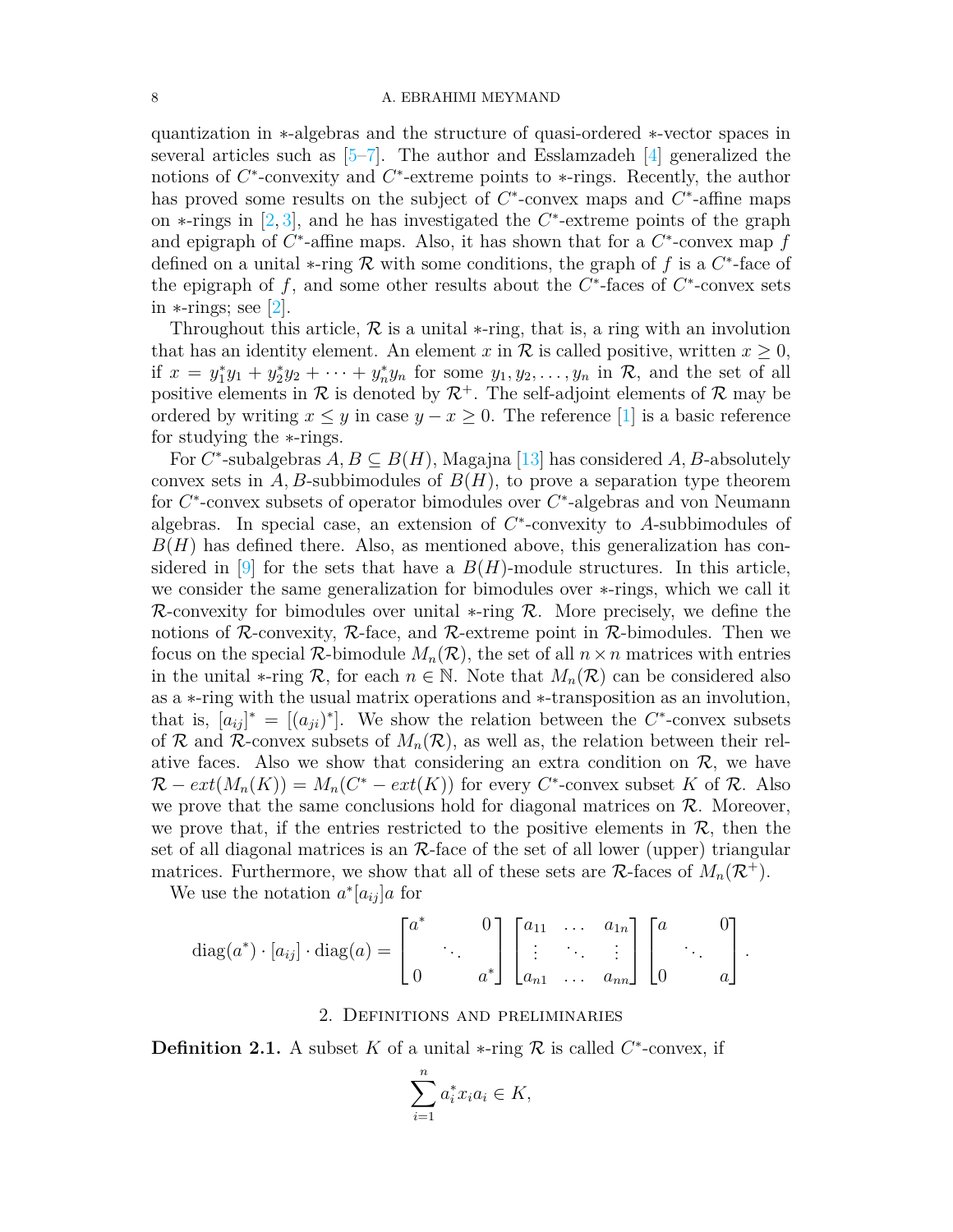whenever  $x_i \in K$  and  $a_i \in \mathcal{R}$  for all *i* and  $\sum_{i=1}^n a_i^* a_i = 1_{\mathcal{R}}$ .

In this case, the summation  $\sum_{i=1}^{n} a_i^* x_i a_i$  is called a  $C^*$ -convex combination of elements  $x_i \in K$ .

**Definition 2.2.** Let *K* be a  $C^*$ -convex subset of  $\mathcal{R}$ . An element  $x \in K$  is called a *C ∗* -extreme point of *K* if the condition

<span id="page-2-0"></span>
$$
x = \sum_{i=1}^{n} a_i^* x_i a_i, \sum_{i=1}^{n} a_i^* a_i = 1_{\mathcal{R}}, x_i \in K, a_i \text{ is invertible in } \mathcal{R}, n \in \mathbb{N} \tag{2.1}
$$

implies that all  $x_i$  are unitarily equivalent to  $x$  in  $\mathcal{R}$ , that is, there exist unitaries  $u_i \in \mathcal{R}$  such that  $x_i = u_i^* x u_i$  for all *i*.

The set of all  $C^*$ -extreme points of *K* is denoted by  $C^*$ - $ext(K)$ . In addition, if Condition  $(2.1)$  $(2.1)$  holds, then we say that *x* is a proper  $C^*$ -convex combination of  $x_1, \ldots, x_n$ .

In the next two definitions, we extend the notions of  $C^*$ -convexity and  $C^*$ extreme points to bimodules over *∗*-rings, respectively.

**Definition 2.3.** Let *R* be a unital *∗*-ring, let *M* be an *R*-bimodule, and let  $K \subseteq M$ . Then *K* is called an *R*-convex subset of *M* if  $\sum_{n=1}^{m}$ *i*=1  $a_i^* X_i a_i \in M$  whenever,  $X_i \in M$ ,  $a_i \in \mathcal{R}$  for each  $i, \sum_{i=1}^{m}$ 

*i*=1  $a_i^* a_i = 1_{\mathcal{R}}$  and  $m \in \mathbb{N}$ . In this case, the summation  $\sum_{i=1}^{m} a_i^* X_i a_i$  is called an *R*-convex combination

of elements  $X_i \in M$ , and it is called a proper *R*-convex combination if  $a_i$  is invertible in *R* for each *i*.

**Definition 2.4.** Let *K* be an *R*-convex subset of the *R*-bimodule *M*. An element  $X \in K$  is called an  $\mathcal{R}$ -extreme point of  $K$  if the condition

$$
X = \sum_{i=1}^{m} a_i^* X_i a_i, \sum_{i=1}^{m} a_i^* a_i = 1_{\mathcal{R}}, X_i \in M, a_i \text{ is invertible in } \mathcal{R}, m \in \mathbb{N},
$$

implies that all  $X_i$ *i* s are unitarily equivalent to *X* in *M*, in the sense that, there exist unitaries  $u_i \in \mathcal{R}$  such that  $X_i = u_i^* X u_i$  for all *i*.

The set of all *R*-extreme points of *K* is denoted by  $\mathcal{R}\text{-}ext(K)$ .

Note that in case  $M = \mathcal{R}$ , as an  $\mathcal{R}$ -bimodule, the above two definitions release to the usual definitions of *C ∗* -convexity and *C ∗* -extreme point in *∗*-rings, respectively.

Morenz [[14](#page-8-2)] has extended the notion of face from classical convexity to  $C^*$ convexity. Also, this notion has extended to *C ∗* -convexity in *∗*-rings in [\[4\]](#page-8-7), as follows.

**Definition 2.5.** A nonempty subset *F* of a  $C^*$ -convex set  $K \subseteq \mathcal{R}$  is called a  $C^*$ -face of *K*, if the condition  $x \in F$  and  $x = \sum_{i=1}^n a_i^* x_i a_i$  as a proper  $C^*$ -convex combination of elements  $x_i \in K$ , implies that  $x_i \in F$  for all *i*.

In the next definition, we extend the notion of  $C^*$ -face to  $\mathcal{R}$ -convex subsets of *R*-bimodules.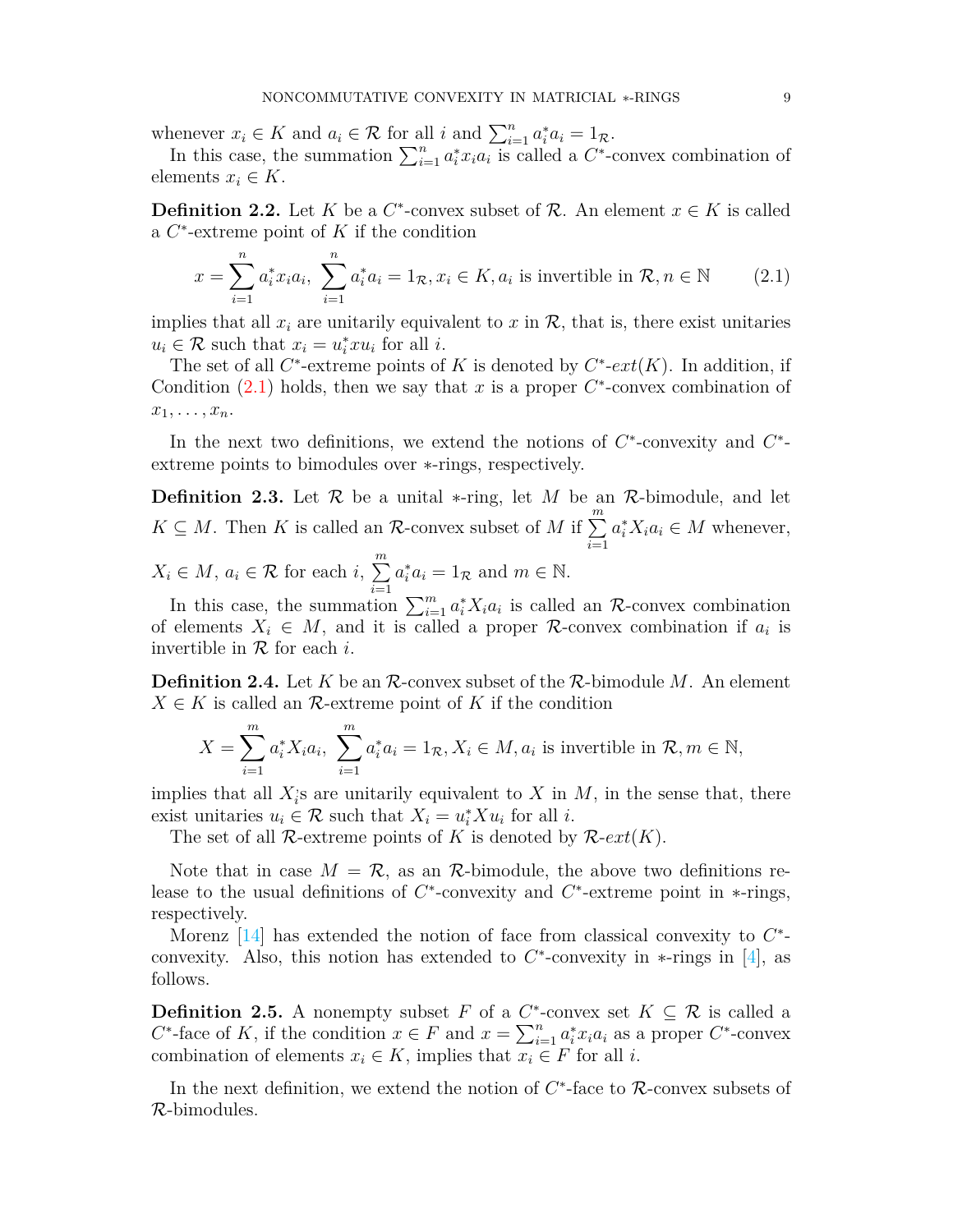**Definition 2.6.** Let *R* be a unital *∗*-ring, let *M* be an *R*-bimodule, and let *K* be an *R*-convex subset of *M*. A nonempty subset *F* of *K* is called an *R*-face of *K*, if the conditions  $X \in F$  and  $X = \sum_{i=1}^{n} a_i^* X_i a_i$  as a proper *R*-convex combination of elements  $X_i \in K$ , imply that  $X_i \in F$  for all *i*.

### 3. Main results

In this section, we concentrate on the set  $M_n(\mathcal{R})$ , the set of all  $n \times n$  matrices with entries in  $\mathcal{R}$ , as an  $\mathcal{R}$ -bimodule, where  $\mathcal{R}$  is an arbitrary unital  $*$ -ring, and we attempt to obtain the relation between the  $C^*$ -convex subsets of  $\mathcal R$  and  $\mathcal R$ -convex subsets of  $M_n(\mathcal{R})$ . Also we investigate the relations between the  $C^*$ -faces  $(C^*$ extreme points) of the  $C^*$ -convex subsets of  $R$  and  $R$ -faces ( $R$ -extreme points) of the *R*-convex subsets of  $M_n(\mathcal{R})$ .

**Theorem 3.1.** *K is a*  $C^*$ -convex subset of  $\mathcal R$  *if and only if*  $M_n(K)$  *is an*  $\mathcal R$ -convex *subset of*  $M_n(\mathcal{R})$ .

*Proof.* Let *K* be a  $C^*$ -convex subset of  $\mathcal{R}$ , and let  $X = \sum^m$ *t*=1  $a_t^* Y_t a_t$  be an *R*-convex combination of elements  $Y_t \in M_n(K)$ . We must show that  $X = [X_{ij}] \in M_n(K)$ . We have  $X_{ij} = \sum_{i=1}^{m}$ *t*=1  $a_t^*(Y_t)_{ij}a_t$  for each  $i, j$  (1  $\leq i, j \leq n$ ). So  $X_{ij}$  is written as a  $C^*$ -convex combination of elements  $(Y_t)_{ij} \in K$ , and hence  $X_{ij} \in K$ .

Conversely, suppose that  $M_n(K)$  is an *R*-convex subset of  $M_n(\mathcal{R})$  and that  $x = \sum_{n=1}^{m}$ *t*=1  $a_t^* y_t a_t$  is a *C*<sup>\*</sup>-convex combination of elements  $y_t \in K$ . Put

$$
X = \begin{bmatrix} x & \dots & x \\ \vdots & \ddots & \vdots \\ x & \dots & x \end{bmatrix}_{n \times n} \quad \text{and} \quad Y_t = \begin{bmatrix} y_t & \dots & y_t \\ \vdots & \ddots & \vdots \\ y_t & \dots & y_t \end{bmatrix}_{n \times n},
$$

for all  $t(1 \leq t \leq m)$ . Then  $Y_t \in M_n(K)$  and  $X = \sum_{k=1}^{m}$ *t*=1  $a_t^* Y_t a_t$ . So by the *R*convexity of  $M_n(K)$ , we conclude that  $X \in M_n(K)$ , and hence  $x \in K$ . Thus, K is a  $C^*$ -convex subset of  $\mathcal R$ .

**Theorem 3.2.** *F is a*  $C^*$ -*face of the*  $C^*$ -*convex set*  $K$  *in*  $\mathcal R$  *if and only if*  $M_n(F)$ *is an*  $\mathcal{R}$ *-face of*  $M_n(K)$  *in*  $M_n(\mathcal{R})$ *.* 

*Proof.* Let *F* be a *C*<sup>\*</sup>-face of *K*, let  $X = [x_{ij}] \in M_n(F)$ , and let  $X = \sum_{i=1}^{m}$ *t*=1  $a_t^* Y_t a_t$  be a proper *R*-convex combination of elements  $Y_t = [(y_t)_{ij}] \in M_n(K)$ . We must show that  $Y_t \in M_n(F)$  for all t. For each  $i, j$   $(1 \leq i, j \leq n)$ , we have  $x_{ij} = \sum_{i=1}^{m} a_i^*(y_i)_{ij} a_t$ , and hence  $(y_t)_{ij} \in F$  for each *i, j* and each  $t (1 \le t \le m)$ . So  $Y_t \in M_n(F)$  for all *t*, and hence  $M_n(F)$  is an  $\mathcal{R}$ -face of  $M_n(K)$ .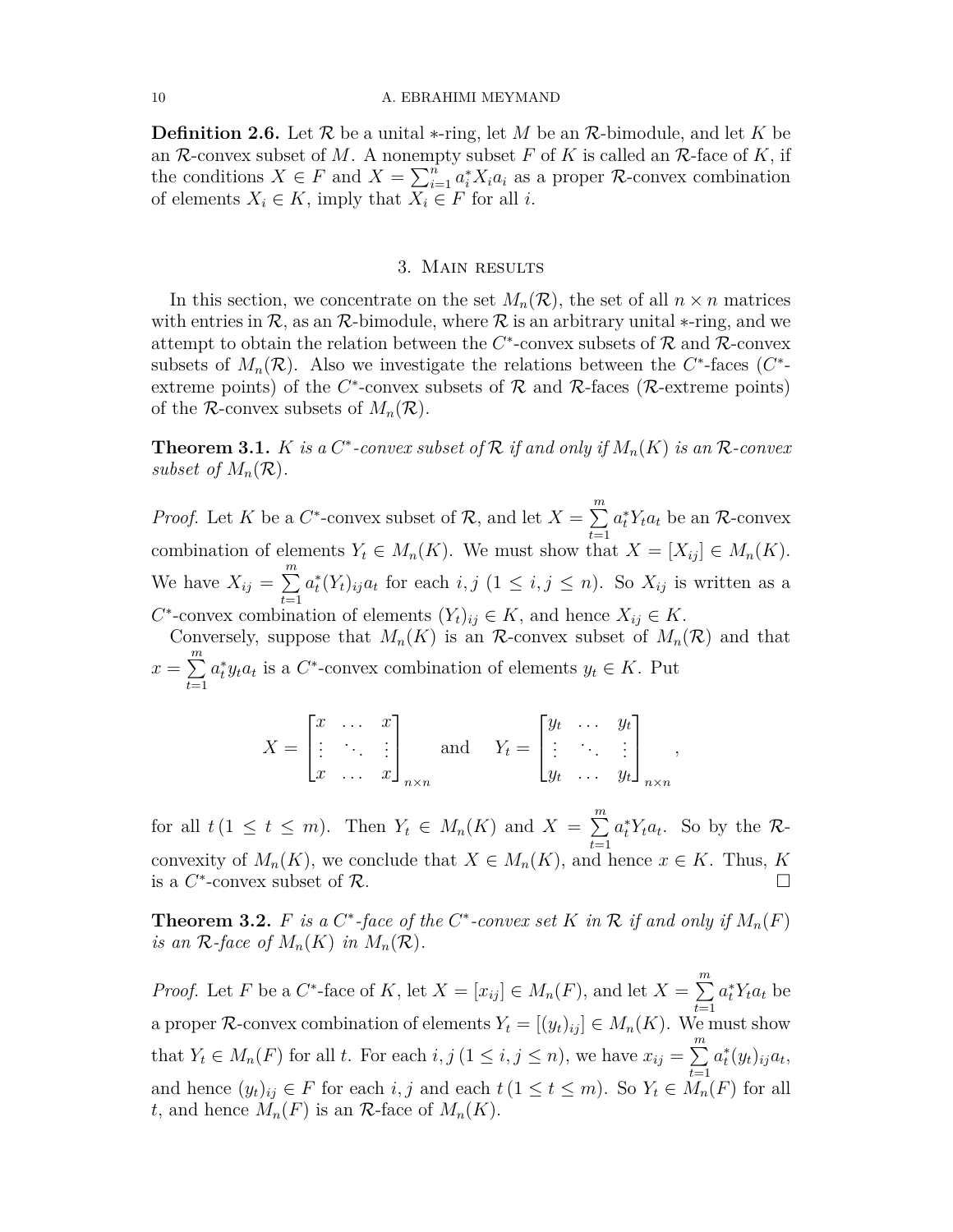Conversely, suppose that  $M_n(F)$  is an  $\mathcal{R}$ -face of  $M_n(K)$ , that  $x \in F$ , and that  $x = \sum_{n=1}^{m}$ *i*=1  $a_i^* y_i a_i$  is a proper *C*<sup>\*</sup>-convex combination of elements  $y_i \in K$ . Put

$$
X = \begin{bmatrix} x & \dots & x \\ \vdots & \ddots & \vdots \\ x & \dots & x \end{bmatrix}_{n \times n} \quad \text{and} \quad Y_i = \begin{bmatrix} y_i & \dots & y_i \\ \vdots & \ddots & \vdots \\ y_i & \dots & y_i \end{bmatrix}_{n \times n}
$$

for each  $i (1 \leq i \leq m)$ . Then  $X \in M_n(F)$  and  $X = \sum_{i=1}^{m}$ *i*=1  $a_i^* Y_i a_i$  is a proper  $\mathcal{R}$ convex combinations of elements  $Y_i \in M_n(K)$ . So  $Y_i \in M_n(F)$ , and hence  $y_i \in F$ for each *i*. Therefore, *F* is a  $C^*$ -face of *K*. □

Note that the above conclusions hold for all rectangular matrices  $M_{m,n}(F)$  and  $M_{m,n}(K)$  by the same proofs.

**Theorem 3.3.** *Let K be a C ∗ -convex subset of the unital ∗-ring R, such that for* each  $x \in K$ ,  $C^* - co({x}) = {x}$ . Then  $M_n(C^* - ext(K)) = \mathcal{R} - ext(M_n(K))$ .

*Proof.* Let  $X = [x_{ij}] \in \mathcal{R} - ext(M_n(K))$  and let  $x_{lk} = \sum_{i=1}^{m}$ *t*=1  $a_t^* y_t a_t$  be a proper  $C^*$ convex combination of elements  $y_t \in K$  for fixed  $l, k \in \{1, \ldots, n\}$ . Also, suppose that  $Y_t = [(Y_t)_{ij}]$ , where

$$
(Y_t)_{ij} = \begin{cases} x_{ij}, & (i,j) \neq (l,k), \\ y_t, & (i,j) = (l,k). \end{cases}
$$

Then,  $X = \sum^{m}$ *t*=1  $a_t^* Y_t a_t$  is a proper  $\mathcal{R}$ -convex combination of elements  $Y_t \in M_n(K)$ , and hence *X* is unitarily equivalent to  $Y_t$  for each  $t (1 \le t \le m)$ . So there exist unitary elements  $u_t \in \mathcal{R}$  such that  $X = u_t^* Y_t u_t$  for each t. Thus,  $x_{lk} = u_t^* y_t u_t$ , and hence  $x_{lk}$  is a  $C^*$ -extreme point of K. Since *l* and *k* are arbitrary in  $\{1, \ldots, n\}$ , so *X* ∈ *M<sub>n</sub>*( $C^*$  *−*  $ext(K)$ ).

Conversely, suppose that for each  $i, j$  ( $1 \leq i, j \leq n$ ),  $x_{ij} \in C^*$ *-ext*(*K*) and that  $X = [x_{ij}] = \sum_{i=1}^{m}$ *t*=1  $a_t^* Y_t a_t$  is a proper *R*-convex combination of elements  $Y_t \in M_n(K)$ . Then  $x_{ij} = \sum_{i=1}^{m}$ 

*t*=1  $a_t^*(Y_t)_{ij}a_t$  is a proper *C*<sup>\*</sup>-convex combination of elements  $(Y_t)_{ij} \in$ *K*, and hence there are unitaries  $(u_t)_{ij} \in \mathcal{R}$  such that  $x_{ij} = ((u_t)_{ij})^*(Y_t)_{ij}(u_t)_{ij}$ .

Since  $C^* - co({x}) = {x}$  for each  $x \in K$ , so we have  $x_{ij} = (Y_t)_{ij}$ , and hence  $X = Y_t$  for all  $t (1 \le t \le m)$ . Therefore,  $X \in \mathcal{R} - ext(M_n(K))$ .

**Example 3.4.** Let *R* be a unital *∗*-ring. Then the following sets are *R*-convex in  $M_n(\mathcal{R})$ :

- (1) The set  $M_n(\mathcal{R})$  of all  $n \times n$  matrices with entries in  $\mathcal{R}$ .
- (2) The set  $UT_n(\mathcal{R})$  of all  $n \times n$  upper triangular matrices with entries in  $\mathcal{R}$ .
- (3) The set  $LT_n(\mathcal{R})$  of all  $n \times n$  lower triangular matrices with entries in  $\mathcal{R}$ .
- (4) The set  $D_n(\mathcal{R})$  of all  $n \times n$  diagonal matrices with entries in  $\mathcal{R}$ .

*,*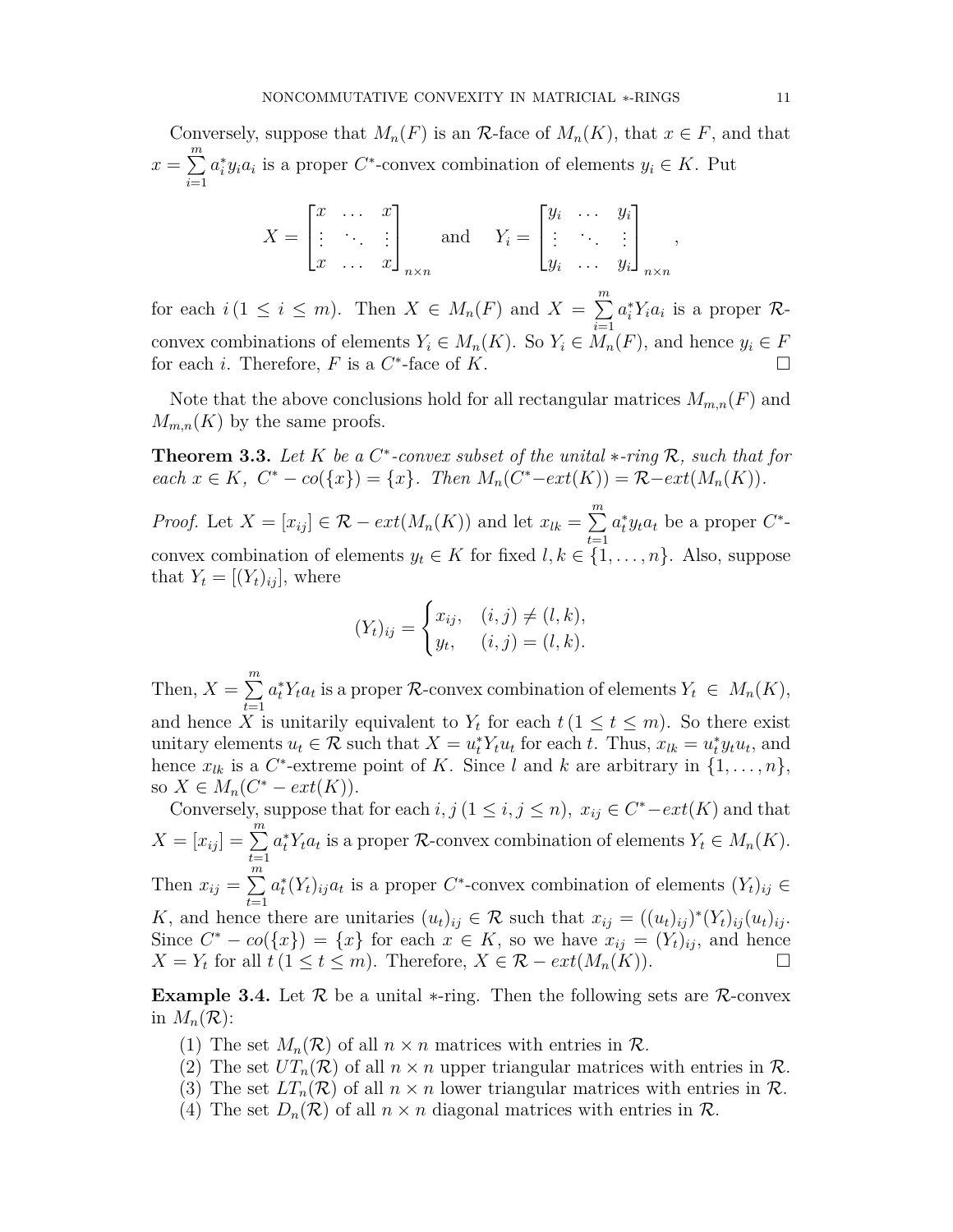(5) The set of all  $n \times n$  symmetric (antisymmetric) matrices with entries in *R*.

In the next proposition, we give some other examples of *R*-convex subsets of  $M_n(\mathcal{R})$ .

**Proposition 3.5.** *The following sets are R-convex subsets of Mn*(*R*) *for every unital ∗-ring R.*

- (1) *The set*  $M_n^{sa}(\mathcal{R})$  *of all*  $n \times n$  *self-adjoint matrices with entries in*  $\mathcal{R}$ *.*
- (2) The set  $M_n^+(\mathcal{R})$  of all  $n \times n$  positive matrices with entries in  $\mathcal{R}$ *.*
- (3) The set of all  $n \times n$  (column) row stochastic matrices with entries in  $\mathcal{R}$ *.*
- (4) *The set of all*  $n \times n$  *doubly stochastic matrices with entries in*  $\mathcal{R}$ *.*

*Proof.* (1) Let  $X_i \in M_n^{sa}(\mathcal{R})$  and let  $a_i \in \mathcal{R}$  such that  $\sum_{i=1}^{m}$ *i*=1  $a_i^* a_i = 1_{\mathcal{R}}$ . We must show that  $X = \sum_{n=1}^{m}$ 

*i*=1  $a_i^* X_i a_i \in M_n^{sa}(\mathcal{R})$ . Since  $(a_i^* X_i a_i)_{kl} = a_i^* (X_i)_{kl} a_i$ , so

$$
\left(\sum_{i=1}^{m} a_i^* X_i a_i\right)_{kl} = \sum_{i=1}^{m} (a_i^* X_i^* a_i)_{kl} = \sum_{i=1}^{m} a_i^* (X_i^*)_{kl} a_i
$$

$$
= \sum_{i=1}^{m} a_i^* ((X_i)_{lk})^* a_i = \left(\left(\sum_{i=1}^{m} a_i^* X_i a_i\right)_{lk}\right)^*
$$

$$
= \left(\left(\sum_{i=1}^{m} a_i^* X_i a_i\right)^*\right)_{kl} = (X^*)_{kl}.
$$

Thus  $X_{kl} = (X^*)_{kl}$  for each  $1 \leq k, l \leq m$  and hence  $X = X^*$ . Therefore,  $X \in M_n^{sa}(\mathcal{R})$ .

 $(2)$  If  $X_i \geq 0$ , then  $a_i^* X_i a_i = (a_i I_n)^* X_i (a_i I_n) \geq 0$ , and hence

$$
\sum_{i=1}^{m} a_i^* X_i a_i = \sum_{i=1}^{m} (a_i I_n)^* X_i (a_i I_n) \ge 0.
$$

Therefore,  $M_n^+(\mathcal{R})$  is an  $\mathcal{R}$ -convex set.

(3) Suppose that  $X_i$  is an  $n \times n$  row stochastic matrix for each  $i$  ( $1 \leq i \leq m$ ), that is,  $\sum_{n=1}^{\infty}$  $\sum_{l=1}^{n} (X_i)_{kl} = 1_R$ , for each  $k$  ( $1 \le k \le n$ ). Then,  $\sum_{l=1}^{n} \left[ \sum_{i=1}^{m} \right]$  $a_i^* X_i a_i$ ] *kl*  $=\sum_{n=1}^{\infty}$ *l*=1 ∑*m i*=1  $a_i^*$ [ $X_i$ ]<sub>*kl</sub>* $a_i = \sum_{i=1}^{m}$ </sub> *i*=1 ∑*n l*=1  $a_i^*$ <sup>[ $X_i$ </sup>]<sub> $kl$ </sub> $a_i$  $=\sum_{n=1}^{m}$ *i*=1  $a_i^*$   $\left(\sum^n\right)$ *l*=1  $[X_i]_{kl}$   $a_i = \sum^m$ *i*=1  $a_i^* 1_{\mathcal{R}} a_i = 1_{\mathcal{R}}.$ 

Similarly the set of all column stochastic matrices is also an *R*-convex set. (4) It is a straightforward conclusion of part (3).  $\Box$ 

**Theorem 3.6.** *Let R be a unital ∗-ring. Then the following properties hold:*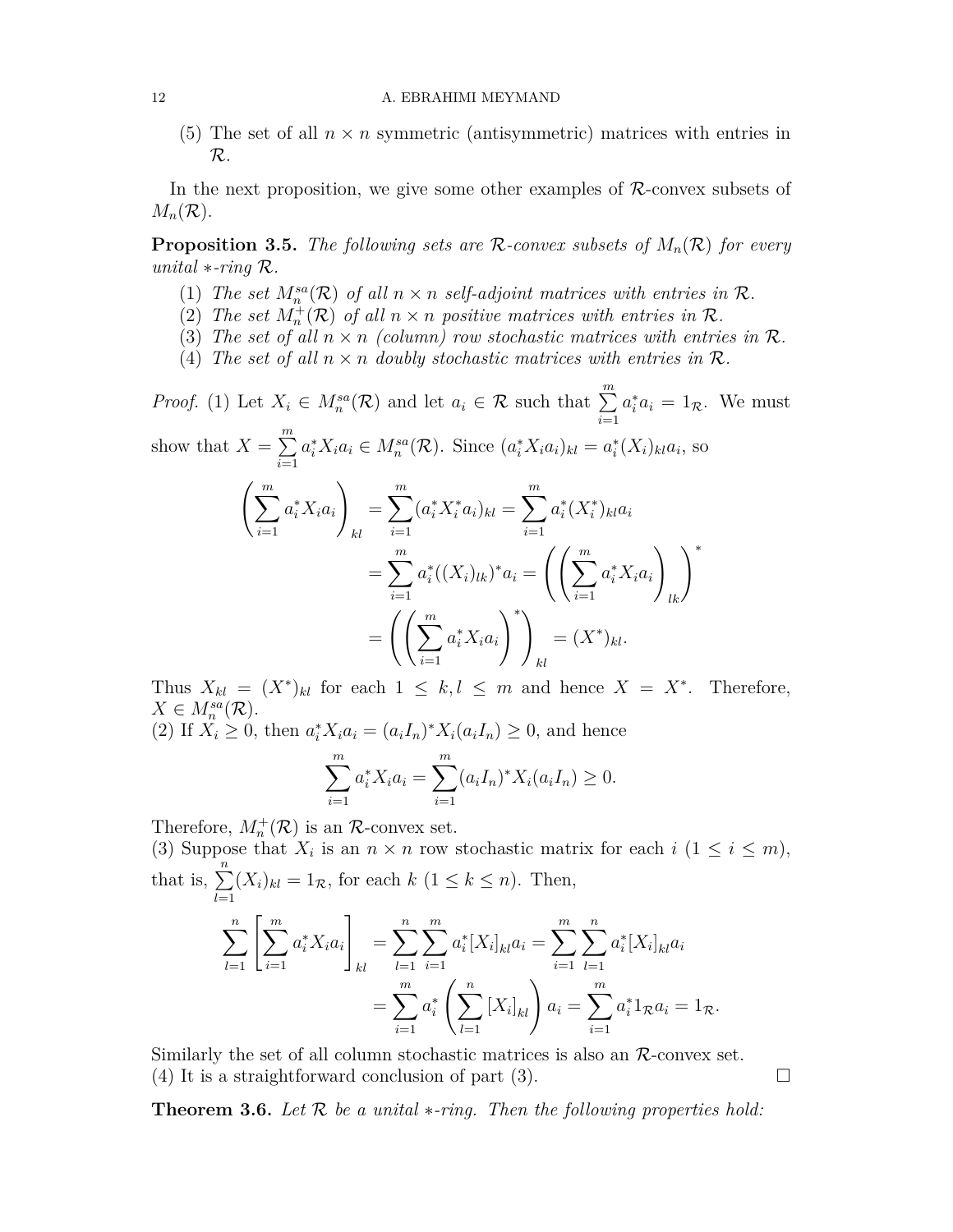- (i) *K is a*  $C^*$ -convex subset of  $R$  *if and only if*  $D_n(K)$  *is an*  $R$ -convex subset *of*  $D_n(\mathcal{R})$ .
- (ii) *F is a*  $C^*$ *-face of K if and only if*  $D_n(F)$  *is an*  $\mathcal{R}$ *-face of*  $D_n(K)$ *.*
- (iii)  $\{x_1, \ldots, x_n\} \subseteq C^*-ext(K)$  if and only if  $\text{diag}(x_1, \ldots, x_n) \in \mathcal{R}-ext(D_n(K)),$ *provided that,*  $C^* - co({x}) = {x}$  *for all*  $x \in K$ *.*

*Proof.* The proof of (i) and (ii) is straightforward by noting the following equalities:

$$
\sum_{i=1}^{m} a_i^* \begin{bmatrix} x_{i1} & & & 0 \\ & x_{i2} & & \\ & & \ddots & \\ 0 & & & x_{in} \end{bmatrix} a_i = \sum_{i=1}^{m} \begin{bmatrix} a_i^* x_{i1} a_i & & & 0 \\ & a_i^* x_{i2} a_i & & \\ & & \ddots & \\ 0 & & & a_i^* x_{in} a_i \end{bmatrix}
$$

$$
= \begin{bmatrix} \sum_{i=1}^{m} a_i^* x_{i1} a_i & & & 0 \\ & & \sum_{i=1}^{m} a_i^* x_{i2} a_i & & \\ & & \ddots & \\ 0 & & & \sum_{i=1}^{m} a_i^* x_{in} a_i \end{bmatrix}
$$

(iii) Let  $x_i \in C^* - ext(K)$ , let  $y_{it} \in K$ , and let  $a_t$  be an invertible element in  $\mathcal{R}$ for each  $t$  ( $1 \le t \le n$ ) such that  $\sum_{n=1}^{m}$ *t*=1  $a_t^* a_t = 1_{\mathcal{R}}$  and

$$
\begin{bmatrix} x_1 & & & 0 \ & x_2 & & \\ & & \ddots & & \\ 0 & & & x_n \end{bmatrix} = \sum_{t=1}^m a_t^* \begin{bmatrix} y_{1t} & & & 0 \ & y_{2t} & \\ & & \ddots & \\ 0 & & & y_{nt} \end{bmatrix} a_t.
$$

Then for each  $i (1 \leq i \leq n)$ ,  $x_i = \sum^m$ *t*=1  $a_t^* y_{it} a_t$ , and hence  $x_i$  is unitarily equivalent to  $y_{it}$  for all *t*. So  $y_{it} = x_i$ , by the assumption that the  $C^*$ -convex hull of each element *x* in *K* is the singleton  $\{x\}$ . Therefore,

$$
\begin{bmatrix} x_1 & & & 0 \\ & x_2 & & \\ & & \ddots & \\ 0 & & & x_n \end{bmatrix} = \begin{bmatrix} y_{1t} & & & 0 \\ & y_{2t} & & \\ & & \ddots & \\ 0 & & & y_{nt} \end{bmatrix},
$$

for each  $t (1 \le t \le m)$ . So diag $(x_1, \ldots, x_n) \in \mathcal{R} - ext(D_n(K))$ .

Conversely, suppose that  $diag(x_1, \ldots, x_n) \in \mathcal{R} - ext(D_n(K))$  and that  $x_i = \sum^m$ *t*=1  $a_t^* y_t a_t$  is a proper *C*<sup>\*</sup>-convex combination of elements  $y_t \in K$ . Put

$$
Y_t = \text{diag}(x_1, \ldots, x_{i-1}, y_t, x_{i+1}, \ldots, x_n),
$$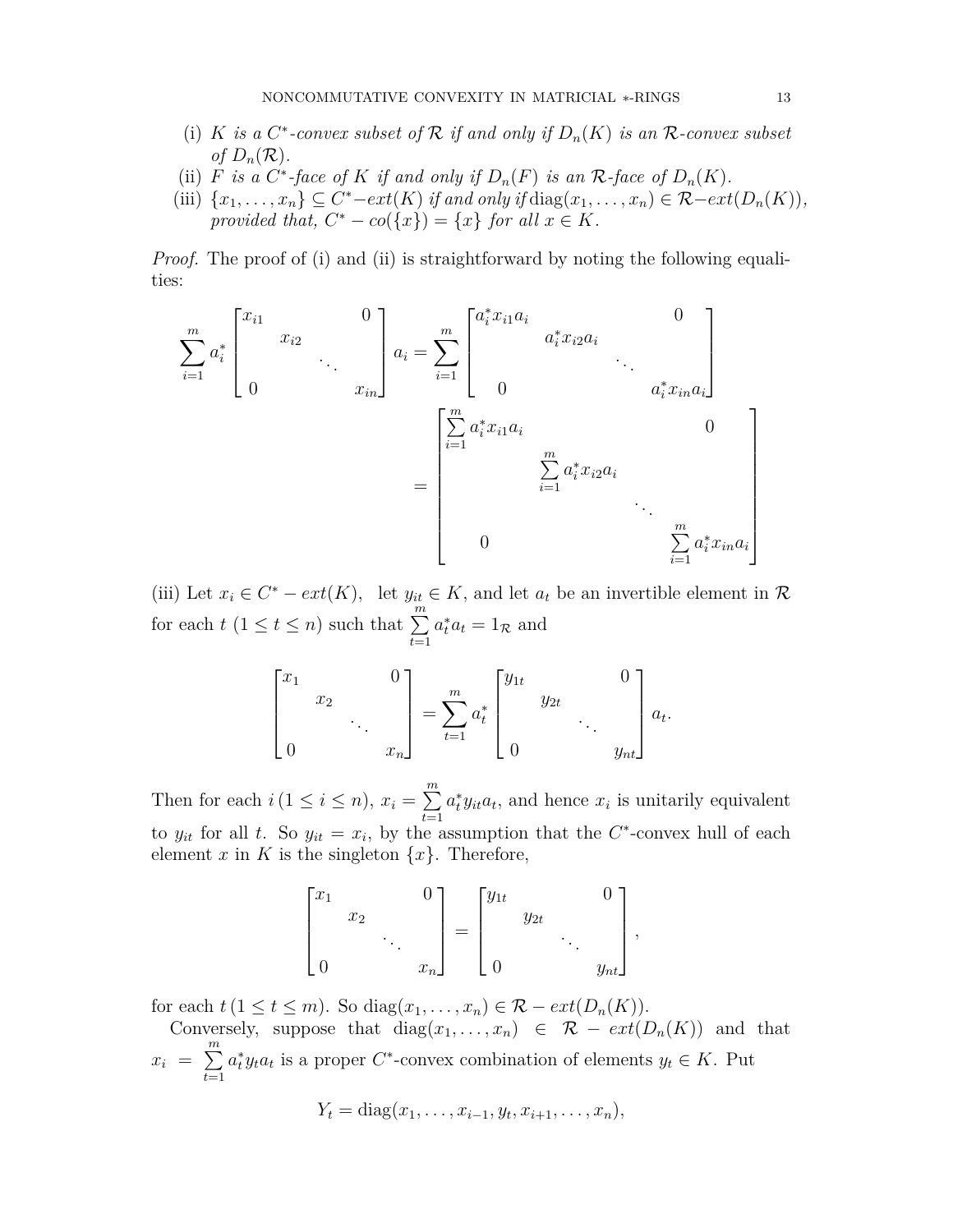for each  $t (1 \le t \le m)$ . Then,

<span id="page-7-0"></span>
$$
\begin{bmatrix} x_1 & & 0 \ & x_2 & \\ & & \ddots & \\ 0 & & & x_n \end{bmatrix} = \sum_{t=1}^m a_t^* Y_t a_t, \tag{3.1}
$$

since <sup>∑</sup>*<sup>m</sup> t*=1  $a_t^* x_j a_t = x_j$  by the assumption  $C^* - c o({x}) = {x}$ . On the other hand,  $diag(x_1, \ldots, x_n)$  is an *R*-extreme point of  $D_n(K)$ , so the relation ([3.1\)](#page-7-0) implies that

$$
diag(x_1, \ldots, x_n) = u_t^* Y_t u_t \text{ for all } t,
$$

for unitaries  $u_t \in \mathcal{R}$ . Hence,  $x_i = u_t^* y_t u_t$ , and therefore  $x_i \in C^* - ext(K)$ . □

**Proposition 3.7.** Let  $UT_n(\mathcal{R}^+), ET_n(\mathcal{R}^+),$  and  $D_n(\mathcal{R}^+)$  denote the sets of all *upper triangular, lower triangular, and diagonal*  $n \times n$  *matrices with positive entries in*  $\mathcal{R}$ *, respectively. Then*  $D_n(\mathcal{R}^+)$  *is an*  $\mathcal{R}$ *-convex set in*  $M_n(\mathcal{R})$ *, and also* an  $\mathcal{R}$ *-face of the*  $\mathcal{R}$ *-convex sets*  $UT_n(\mathcal{R}^+)$  *and*  $LT_n(\mathcal{R}^+)$  *provided that, for each*  $x_i \in \mathcal{R}$ , and  $n \in \mathbb{N}$ ,  $x_1^* x_1 + \cdots + x_n^* x_n = 0$  implies that  $x_1 = \cdots = x_n = 0$ .

*Proof.* It is clear that  $D_n(\mathcal{R}^+), LT_n(\mathcal{R}^+),$  and  $UT_n(\mathcal{R}^+)$  are  $\mathcal{R}$ -convex sets since [∑*m i*=1  $a_i^* A_i a_i$ *kl*  $=\sum^m$ *i*=1  $a_i^*[A_i]_{kl}a_i$ . Let  $D \in D_n(\mathcal{R}^+)$  and let  $D = \sum_{i=1}^m p_i^*$ *i*=1  $a_i^* B_i a_i$ , where  $a_i \in \mathcal{R}$  is invertible and  $B_i \in UT_n(\mathcal{R}^+)$  for each *i*. We must show that  $B_i \in$ *D*<sub>n</sub>( $\mathcal{R}^+$ ) for each *i*(1  $\leq$  *i*  $\leq$  *m*). Since  $(B_i)_{kl} \in \mathcal{R}^+$ , so there are  $x_{i,kl,j} \in \mathcal{R}$ for  $1 \leq j \leq N_{i,kl}$  such that  $(B_i)_{kl} =$ *N* ∑ *i,kl j*=1  $x_{i,kl,j}^* x_{i,kl,j}$  for each  $i \in \{1, \ldots, m\}$  and  $k, l \in \{1, \ldots, n\}$ . If  $k \neq l$ , then

$$
0 = D_{kl} = \sum_{i=1}^{m} (a_i^*(B_i)_{kl} a_i)
$$
  
= 
$$
\sum_{i=1}^{m} a_i^* \left( \sum_{j=1}^{N_{i,kl}} x_{i,kl,j}^* x_{i,kl,j} \right) a_i
$$
  
= 
$$
\sum_{i=1}^{m} \sum_{j=1}^{N_{i,kl}} (a_i^* x_{i,kl,j}^* x_{i,kl,j} a_i)
$$
  
= 
$$
\sum_{i=1}^{m} \sum_{j=1}^{N_{i,kl}} (x_{i,kl,j} a_i)^* (x_{i,kl,j} a_i).
$$

Therefore,  $x_{i,kl,j}a_i = 0$ . Invertibility of  $a_i$  implies that  $x_{i,kl,j} = 0$  for each  $j \ (1 \leq i \leq l)$  $j \leq N_{i,kl}$ ). Thus,  $(B_i)_{kl} = 0$ , and therefore  $B_i \in D_n(\mathcal{R}^+)$  for each  $i (1 \leq i \leq m)$ . Similarly, we can prove that  $D_n(\mathcal{R}^+)$  is an  $\mathcal{R}$ -face of  $LT_n(\mathcal{R}^+)$ .  $\Box$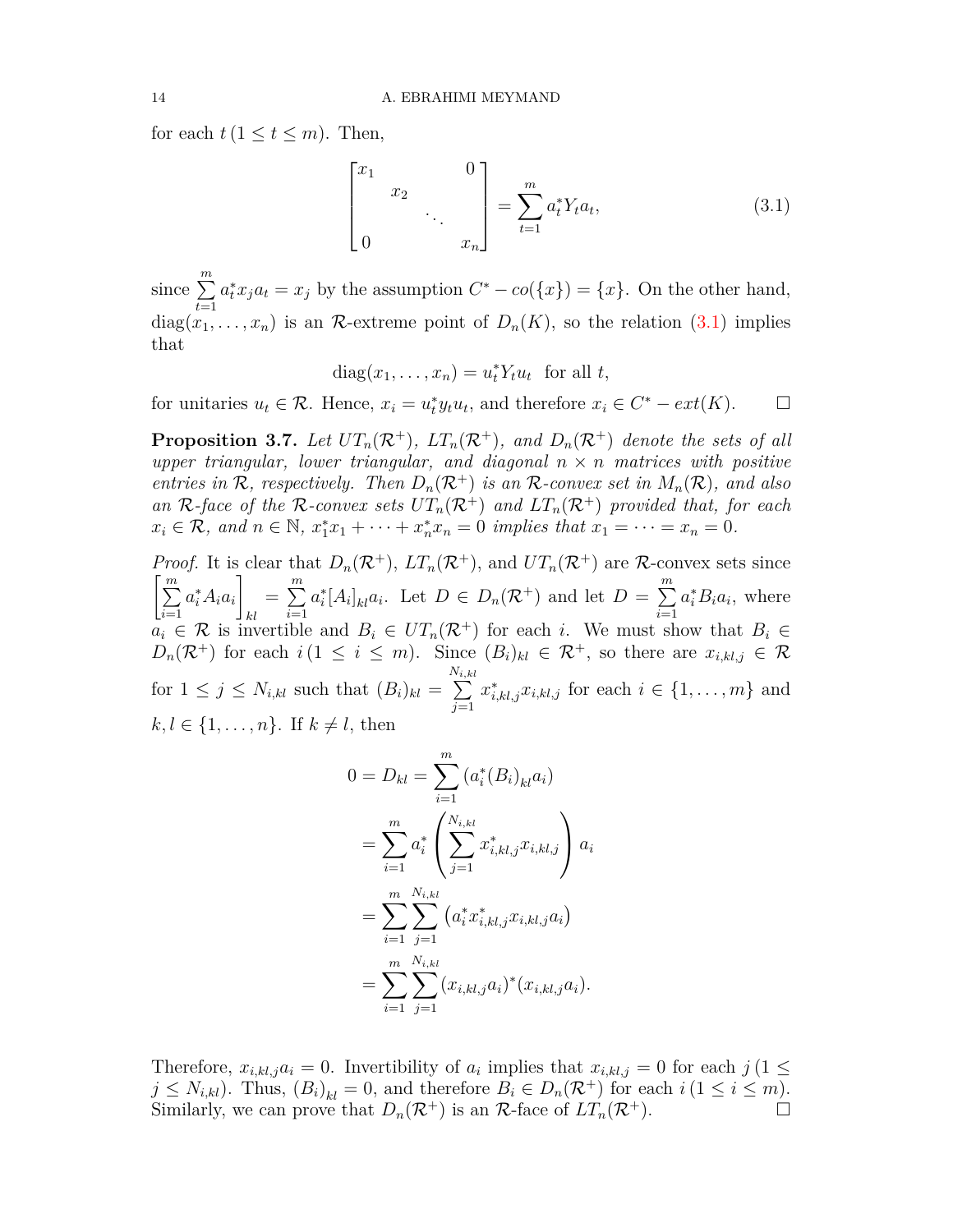**Proposition 3.8.** *The sets*  $D_n(\mathcal{R}^+), UT_n(\mathcal{R}^+),$  and  $LT_n(\mathcal{R}^+)$  are  $\mathcal{R}$ *-faces of the R*-convex set  $M_n(\mathcal{R}^+)$  if for each  $x_i \in \mathcal{R}$  and  $n \in \mathbb{N}$ , the following implication *holds:*

$$
x_1^*x_1 + \dots + x_n^*x_n = 0 \Longrightarrow x_1 = \dots = x_n = 0.
$$

*Proof.* The proposition can be proved similar to the previous proposition, and hence we omit the proof.  $\Box$ 

*Remark* 3.9*.* We can replace the following condition instead of the condition that ∑*n i*=1  $x_i^* x_i = 0$  implies that  $x_i = 0$  for all *i*, in the above proposition:

For each  $x_i \in \mathcal{R}^+$  and every invertible elements  $a_i \in \mathcal{R}$  satisfying  $\sum_{i=1}^{m} a_i$ *i*=1  $a_i^* a_i = 1_{\mathcal{R}},$ the condition <sup>∑</sup>*<sup>m</sup> i*=1  $a_i^* x_i a_i = 0$  implies that  $x_i = 0$  for all *i*.

**Open problem.** Are there exist the same conclusions for the general bimodules over the unital *∗*-rings, that is, is there any relation between the *C ∗* -convex subsets of *R* and *R*-convex subsets of the *R*-bimodule *M*, and also between their appropriate faces and extreme points in general case?

**Acknowledgement.** The author would like to express his sincere gratitude for referees valuable comments and suggestions to improve the article.

#### **REFERENCES**

- <span id="page-8-10"></span>1. S.K. Berberian, *Baer ∗-Rings*, Springer Verlag, New York, 1972.
- <span id="page-8-8"></span>2. A. Ebrahimi Meymand, *C ∗ -extreme points and C ∗ -faces of the epigraph of C ∗ -affine maps in ∗-rings,* Wavelets and Linear algebra **5** (2019), no. 2, 21–28.
- <span id="page-8-9"></span>3. A. Ebrahimi Meymand, *The structure of the set of all C ∗ -convex maps in ∗-rings*, Wavelets and Linear algebra **7** (2020), no. 2, 43–51.
- <span id="page-8-7"></span>4. A. Ebrahimi Meymand and G.H. Esslamzadeh, *C ∗ -convexity and C ∗ -faces in ∗-rings*, Turkish J. Math. **36** (2012) 131–145.
- <span id="page-8-5"></span>5. G.H. Esslamzadeh, M. Moazami Goodarzi and F. Taleghani, *Structure of quasi ordered \*-vector spaces*, Iran. J. Sci. Technol. Trans. A Sci. **38** (2014), no. 4, 445–453.
- 6. G.H. Esslamzadeh and F. Taleghani, *Quantization in ∗-algebras and an algebraic analog of Arveson's extension theorem*, Positivity **23** (2019) 35–53.
- <span id="page-8-6"></span>7. G.H. Esslamzadeh and F. Taleghani, *Quantization in ∗-algebras II, Archimedeanization*, Iran. J. Sci. Technol. Trans. A Sci. **44** (2020), no. 6, 1701–1709.
- <span id="page-8-1"></span>8. D.R. Farenick and P.B. Morenz, *C ∗ -extreme points of some compact C ∗ -convex sets*, Proc. Amer. Math. Soc. **118** (1993) 765–775.
- <span id="page-8-3"></span>9. M. Kian, *Epigraph of operator functions*, Quaest. Math. **39** (2016), no. 5, 587–594.
- 10. M. Kian, *C ∗ -convexity of norm unit balls*, J. Math. Anal. Appl. **445** (2017), no. 2, 1417– 1427.
- <span id="page-8-4"></span>11. M. Kian and M. Dehghani, *A noncommutative convexity in C\*-bimodules*, Surveys in Mathematics and its Applications **12** (2017) 7–21.
- <span id="page-8-0"></span>12. R. Loebl and V.I. Paulsen, *Some remarks on C ∗ -convexity*, Linear Algebra Appl. **35** (1981) 63–78.
- <span id="page-8-11"></span>13. B. Magajna, *C\*-convex sets and completely bounded bimodule homomorphisms*, Proc. Roy. Soc. Edinburgh Sect. A 130 (2000), no. 2, 375–387.
- <span id="page-8-2"></span>14. P.B. Morenz, *The structure of C ∗ -convex sets*, Canad. J. Math. **46** (1994) 1007–1026.